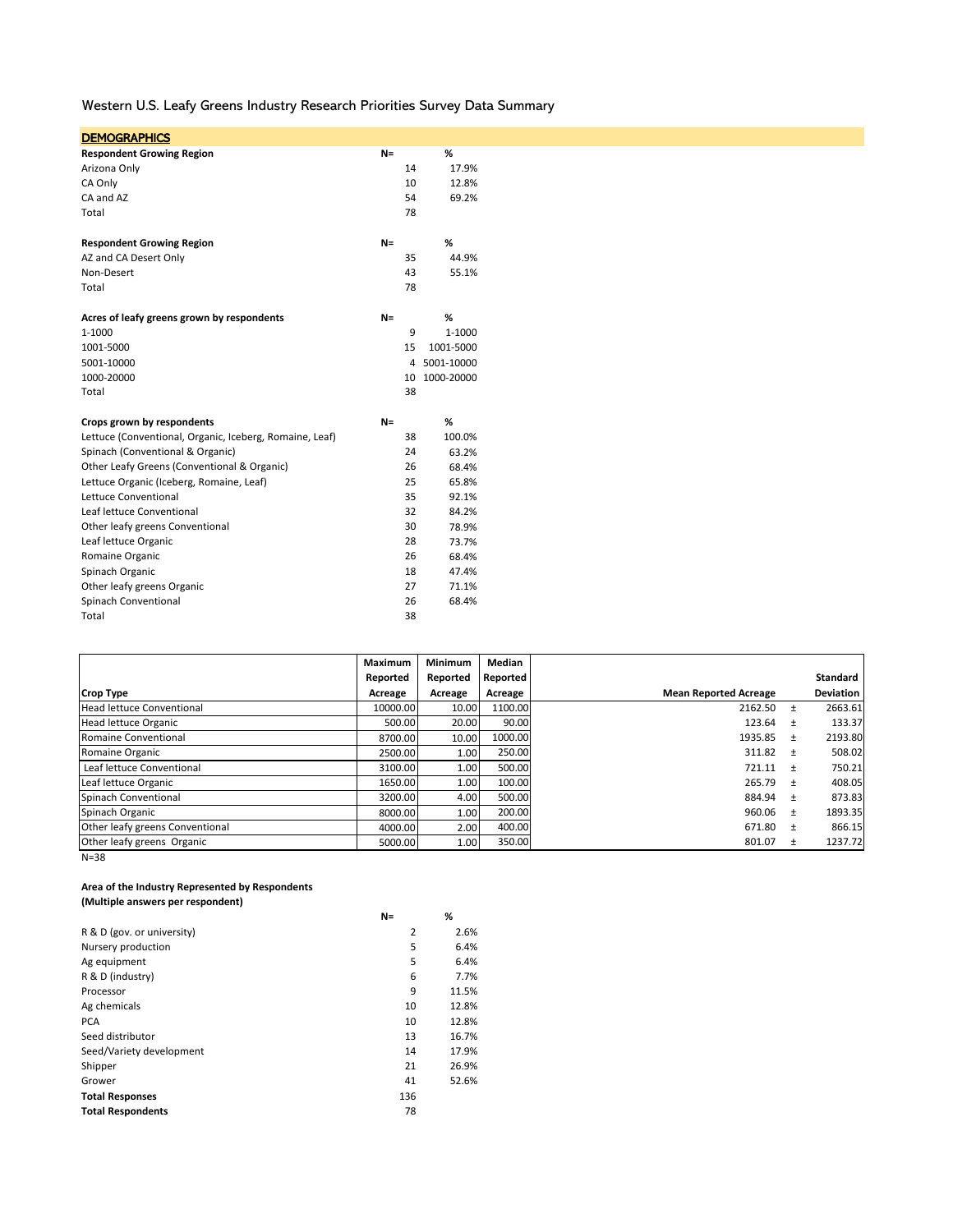### QUESTIONS OF RESEARCH NEEDS

**1. What are the top three pests that impact your operation?**

| <b>All Respondents</b>   | $N =$ | %   | <b>Desert Respondents</b> | $N =$ | %   |
|--------------------------|-------|-----|---------------------------|-------|-----|
| Thrips                   | 53    | 70% | Aphids                    | 23    | 68% |
| Aphids                   | 52    | 68% | Thrips                    | 20    | 59% |
| Whiteflies               | 23    | 30% | Whiteflies                | 12    | 35% |
| Diamondback moth         | 16    | 21% | Bagrada bug               | 6     | 18% |
| Bagrada bug              | 14    | 18% | Diamondback moth          | 6     | 18% |
| Leafminer                | 12    | 16% | Flea beetle               | 5     | 15% |
| Beet armyworm            | 9     | 12% | Beet armyworm             | 4     | 12% |
| Flea beetle              | 8     | 11% | Cabbage looper            | 4     | 12% |
| Nematodes                |       | 9%  | Nematodes                 | 4     | 12% |
| Seedling pests           | 6     | 8%  | Leafminer                 | 3     | 9%  |
| Cabbage looper           | 5     | 7%  | Lygus bug                 | 3     | 9%  |
| Corn earworm             | 4     | 5%  | Corn earworm              |       | 3%  |
| Lygus bug                | 3     | 4%  | Seedling pests            | 1     | 3%  |
| Springtail               | 2     | 3%  |                           |       |     |
| Cabbage maggot           |       | 1%  |                           |       |     |
| Mites                    |       | 1%  |                           |       |     |
| <b>Total Responses</b>   | 216   |     |                           |       |     |
| <b>Total Respondents</b> | 76    |     |                           |       |     |

## **2. What are the top three areas of pest management that need more focus?**

| <b>All Respondents</b>                             | $N =$ | %   | <b>Desert Respondents</b>                          | $N =$ | %   |
|----------------------------------------------------|-------|-----|----------------------------------------------------|-------|-----|
| New pest-resistant plant varieties                 | 46    | 61% | New pest-resistant plant varieties                 | 18    | 53% |
| Pesticide resistance prevention and management     | 37    | 49% | Pesticide resistance prevention and management     | 17    | 50% |
| Pesticide resistance screening and monitoring      | 25    | 33% | New OMRI-listed insecticides                       | 12    | 35% |
| New OMRI-listed insecticides                       | 24    | 32% | Efficacy trials of OMRI-listed insecticides        | 11    | 32% |
| New conventional modes of action                   | 23    | 31% | Pesticide resistance screening and monitoring      | 10    | 29% |
| Efficacy of natural enemies as biological controls | 15    | 20% | New conventional modes of action                   | 9     | 26% |
| Efficacy trials of conventional insecticides       | 12    | 16% | Efficacy of natural enemies as biological controls | 6     | 18% |
| Efficacy trials of OMRI-listed insecticides        |       | 9%  | Efficacy trials of conventional insecticides       | 6     | 18% |
| <b>Total Responses</b>                             | 189   |     | <b>Total Responses</b>                             | 89    |     |
| <b>Total Respondents</b>                           | 75    |     | <b>Total Respondents</b>                           | 34    |     |
|                                                    |       |     |                                                    |       |     |

#### **3. What are the top three plant diseases that you are most concerned about?**

| $N =$ | %   | <b>Desert Respondents</b>       | $N =$ | %   |
|-------|-----|---------------------------------|-------|-----|
| 4     | 5%  | Fusarium wilt of lettuce        | 28    | 82% |
| 5.    | 7%  | Downy mildew of lettuce         | 21    | 62% |
|       | 1%  | Sclerotinia                     | 20    | 59% |
|       | 7%  | Downy mildew of spinach         | 8     | 24% |
| 45    | 59% | Powdery mildew                  | 5     | 15% |
| 23    | 30% | Verticillium wilt               | 4     | 12% |
| 59    | 78% | Bottom rot (Rhizoctonia)        |       | 9%  |
|       | 3%  | Downy mildew of leafy brassicas |       | 6%  |
| 12    | 16% | Pythium wilt of lettuce         |       | 6%  |
| 6     | 8%  | Seedling damping-off diseases   |       | 6%  |
| 34    | 45% | Bacterial leaf spot             |       | 3%  |
|       | 9%  | Fusarium wilt of spinach        |       | 3%  |
| 14    | 18% |                                 |       |     |
| 217   |     | <b>Total Respondents</b>        | 34    |     |
| 76    |     |                                 |       |     |
|       |     |                                 |       |     |

# **4. What are the top three areas of plant disease management that need more focus?**

|     |     |                                                |                                 | 70    |
|-----|-----|------------------------------------------------|---------------------------------|-------|
| 55  | 73% | Breeding for resistance                        | 23                              | 70%   |
| 44  | 59% | Soil health for disease suppression            | 21                              | 64%   |
| 34  | 45% | Soil disinfestation (fumigation alternatives)  | 15                              | 45%   |
| 26  | 35% | New tools for detecting plant pathogens        | 10                              | 30%   |
|     |     | Biostimulants and systemic acquired resistance |                                 |       |
| 14  | 19% | product trials for preventing disease          | 8                               | 24%   |
| 14  | 19% | Disease forecasting (climate-based)            |                                 | 21%   |
|     |     |                                                |                                 |       |
| 12  | 16% | Biopesticide efficacy trials                   | 4                               | 12%   |
| 12  | 16% | Conventional pesticide efficacy trials         | 4                               | 12%   |
| 8   | 11% | Non-chemical management strategies             | 4                               | 12%   |
| 219 |     | <b>Total Responses</b>                         | 96                              |       |
| 75  |     | <b>Total Respondents</b>                       | 33                              |       |
|     | N=  |                                                | 70<br><b>Desert Respondents</b> | $N =$ |

**5. What are the top three areas of soil health that need more focus?**

| <b>Desert Respondents</b> | $N =$          | ℅   |
|---------------------------|----------------|-----|
| Aphids                    | 23             | 68% |
| Thrips                    | 20             | 59% |
| Whiteflies                | 12             | 35% |
| Bagrada bug               | 6              | 18% |
| Diamondback moth          | 6              | 18% |
| Flea beetle               | 5              | 15% |
| Beet armyworm             | 4              | 12% |
| Cabbage looper            | 4              | 12% |
| Nematodes                 | 4              | 12% |
| Leafminer                 | 3              | 9%  |
| Lygus bug                 | 3              | 9%  |
| Corn earworm              | 1              | 3%  |
| Seedling pests            | $\overline{1}$ | 3%  |
|                           |                |     |

| <b>Desert Respondents</b>                          | $N =$ | ℅   |
|----------------------------------------------------|-------|-----|
| New pest-resistant plant varieties                 | 18    | 53% |
| Pesticide resistance prevention and management     | 17    | 50% |
| New OMRI-listed insecticides                       | 12    | 35% |
| Efficacy trials of OMRI-listed insecticides        | 11    | 32% |
| Pesticide resistance screening and monitoring      | 10    | 29% |
| New conventional modes of action                   | 9     | 26% |
| Efficacy of natural enemies as biological controls | 6     | 18% |
| Efficacy trials of conventional insecticides       | 6     | 18% |
| <b>Total Responses</b>                             | 89    |     |
| <b>Total Respondents</b>                           | 34    |     |

| <b>Desert Respondents</b>       | $N =$          | ℅   |
|---------------------------------|----------------|-----|
| <b>Fusarium wilt of lettuce</b> | 28             | 82% |
| Downy mildew of lettuce         | 21             | 62% |
| Sclerotinia                     | 20             | 59% |
| Downy mildew of spinach         | 8              | 24% |
| Powdery mildew                  | 5              | 15% |
| Verticillium wilt               | 4              | 12% |
| Bottom rot (Rhizoctonia)        | 3              | 9%  |
| Downy mildew of leafy brassicas | $\overline{2}$ | 6%  |
| Pythium wilt of lettuce         | $\overline{2}$ | 6%  |
| Seedling damping-off diseases   | $\overline{2}$ | 6%  |
| Bacterial leaf spot             | 1              | 3%  |
| Fusarium wilt of spinach        | 1              | 3%  |
| <b>Total Respondents</b>        | 34             |     |

| All Respondents                                        | $N =$ | %   | <b>Desert Respondents</b>                      | $N =$ | %   |
|--------------------------------------------------------|-------|-----|------------------------------------------------|-------|-----|
| Breeding for resistance                                | 55    | 73% | Breeding for resistance                        | 23    | 70% |
| Soil health for disease suppression                    | 44    | 59% | Soil health for disease suppression            | 21    | 64% |
| Soil disinfestation (fumigation alternatives)          | 34    | 45% | Soil disinfestation (fumigation alternatives)  | 15    | 45% |
| New tools for detecting plant pathogens                | 26    | 35% | New tools for detecting plant pathogens        | 10    | 30% |
|                                                        |       |     | Biostimulants and systemic acquired resistance |       |     |
| Biopesticide efficacy trials                           | 14    | 19% | product trials for preventing disease          | 8     | 24% |
| Disease forecasting (climate-based)                    | 14    | 19% | Disease forecasting (climate-based)            |       | 21% |
| Biostimulants and systemic acquired resistance product |       |     |                                                |       |     |
| trials for preventing disease                          | 12    | 16% | Biopesticide efficacy trials                   | 4     | 12% |
| Non-chemical management strategies                     | 12    | 16% | Conventional pesticide efficacy trials         |       | 12% |
| Conventional pesticide efficacy trials                 | 8     | 11% | Non-chemical management strategies             | 4     | 12% |
| <b>Total Responses</b>                                 | 219   |     | <b>Total Responses</b>                         | 96    |     |
| <b>Total Respondents</b>                               | 75    |     | <b>Total Respondents</b>                       | 33    |     |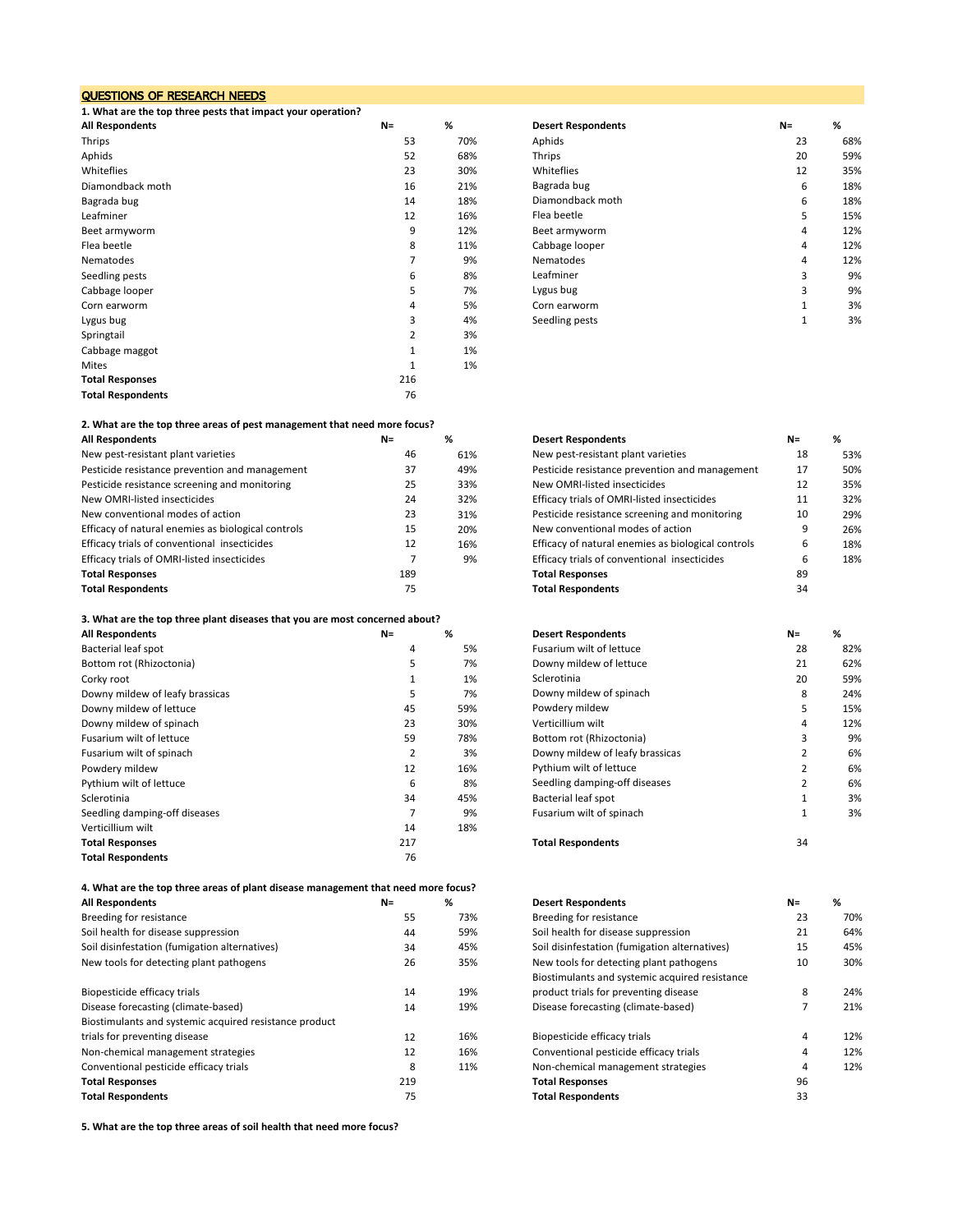| <b>All Respondents</b>                                 | $N =$ | %   | <b>Desert Respondents</b>                       | $N =$ | %   |
|--------------------------------------------------------|-------|-----|-------------------------------------------------|-------|-----|
| Salinity management                                    | 32    | 42% | Salinity management                             | 15    | 44% |
| Integrated strategies for improving soil health        | 29    | 38% | Effects of water sanitizers on soil health      | 14    | 41% |
|                                                        |       |     | Importance of soil microbe communities to soil  |       |     |
| Effects of water sanitizers on soil health             | 28    | 36% | health                                          | 14    | 41% |
| Importance of soil microbe communities to soil health  | 27    | 35% | Nitrogen management                             | 9     | 26% |
| General nutrient management                            | 23    | 30% | General nutrient management                     | 8     | 24% |
| Nitrogen management                                    | 23    | 30% | Integrated strategies for improving soil health | 8     | 24% |
| Use of cover crops to improve soil health              | 12    | 16% | Building organic matter in soils                |       | 21% |
| Building organic matter in soils                       | 10    | 13% | Use of cover crops to improve soil health       |       | 21% |
|                                                        |       |     | Microbial product evaluations for improved soil |       |     |
| Microbial product evaluations for improved soil health | 10    | 13% | health                                          | 5     | 15% |
| Micronutrient management                               | 10    | 13% | Micronutrient management                        | 5     | 15% |
| Phosphorus fertilizer management                       | 8     | 10% | Phosphorus fertilizer management                | 4     | 12% |
| Tip burn management                                    | 8     | 10% | Low or no till practices                        | 2     | 6%  |
| Low or no till practices                               | 6     | 8%  | Tip burn management                             | 2     | 6%  |
| Management of heavy metals in soil                     |       | 1%  | Management of heavy metals in soil              |       | 3%  |
| <b>Total Responses</b>                                 | 227   |     | <b>Total Responses</b>                          | 101   |     |
| <b>Total Respondents</b>                               | 77    |     | <b>Total Respondents</b>                        | 34    |     |

### **6. In your opinion, what are the most important benefits of soil health?**

|     |       |                                          | $N =$                     | ₩     |
|-----|-------|------------------------------------------|---------------------------|-------|
| 47  | 61.0% | Building soil organic matter             | 20                        | 58.8% |
| 41  | 53.2% | Soil resiliency                          | 19                        | 55.9% |
| 38  | 49.4% | Nutrient management                      | 19                        | 55.9% |
| 32  | 41.6% | Soil compaction                          | 15                        | 44.1% |
| 29  | 37.7% | Improve water infiltration               | 13                        | 38.2% |
| 26  | 33.8% | Improving water holding capacity of soil | 10                        | 29.4% |
| 21  | 27.3% | Soil aggregate stability                 |                           | 26.5% |
| 21  | 27.3% | Water quality                            |                           | 20.6% |
| 8   | 10.4% | Erosion control                          |                           | 5.9%  |
| 263 |       | <b>Total Responses</b>                   | 114                       |       |
| 77  |       | <b>Total Respondents</b>                 | 34                        |       |
|     | N=    | ℅                                        | <b>Desert Respondents</b> |       |

### **8. What are the top three areas of water management that need more focus?**

| <b>All Respondents</b>                                     | $N =$ | %     | <b>Desert Respondents</b>                   | $N =$ | %     |
|------------------------------------------------------------|-------|-------|---------------------------------------------|-------|-------|
| Irrigation efficiency                                      | 60    | 77.9% | Salinity management                         | 27    | 79.4% |
| Salinity management                                        | 52    | 67.5% | Irrigation efficiency                       | 24    | 70.6% |
| Water conservation                                         | 45    | 58.4% | Water conservation                          | 21    | 61.8% |
| Nitrate management                                         | 33    | 42.9% | Nitrate management                          | 13    | 38.2% |
| Off-farm movement of sediment nutrients and pesticide resi | 17    | 22.1% | Water accounting                            | 10    | 29.4% |
|                                                            |       |       | Off-farm movement of sediment nutrients and |       |       |
| Water accounting                                           | 13    | 16.9% | pesticide residue in runoff                 |       | 5.9%  |
| <b>Total Responses</b>                                     | 220   |       | <b>Total Responses</b>                      | 97    |       |
| <b>Total Respondents</b>                                   | 77    |       | <b>Total Respondents</b>                    | 34    |       |

### **7. What are the top three production-related areas of food safety that need more focus?**   $All$  Respondents

|                                                                                     |       |       | Rapid pathogen-specific detection methods for raw  |       |       |
|-------------------------------------------------------------------------------------|-------|-------|----------------------------------------------------|-------|-------|
| Rapid pathogen-specific detection methods for raw product                           | 36    | 46.2% | product                                            | 18    | 51.4% |
| Water treatment efficacy to reduce pathogens                                        | 31    | 39.7% | Water treatment efficacy to reduce pathogens       | 15    | 42.9% |
| Rapid pathogen-specific detection methods for water                                 | 27    | 34.6% | Wildlife deterrents                                | 13    | 37.1% |
|                                                                                     |       |       | Rapid pathogen-specific detection methods for      |       |       |
| On-farm risk modeling                                                               | 24    | 30.8% | water                                              | 10    | 28.6% |
| Aerial movement of human pathogens into fields                                      | 20    | 25.6% | New sanitizers for water treatments                | 9     | 25.7% |
| Plant breeding for reduced human pathogen colonization                              | 20    | 25.6% | Non-chemical irrigation water treatments           |       | 20.0% |
| Wildlife deterrents                                                                 | 19    | 24.4% | On-farm risk modeling                              | 7     | 20.0% |
|                                                                                     |       |       | Plant breeding for reduced human pathogen          |       |       |
| Non-chemical irrigation water treatments                                            | 15    | 19.2% | colonization                                       | 6     | 17.1% |
|                                                                                     |       |       | Risk in the use of biological soil amendments of   |       |       |
| New sanitizers for water treatments                                                 | 13    | 16.7% | animal origin                                      | 6     | 17.1% |
| Risk in the use of biological soil amendments of animal origi                       | 13    | 16.7% | Aerial movement of human pathogens into fields     | 5     | 14.3% |
|                                                                                     |       |       | Rapid pathogen-specific detection methods for soil |       |       |
| Rapid pathogen-specific detection methods for soil amendm                           | 4     | 5.1%  | amendments                                         | 2     | 5.7%  |
| <b>Total Responses</b>                                                              | 222   |       | <b>Total Responses</b>                             | 98    |       |
| <b>Total Respondents</b>                                                            | 78    |       | <b>Total Respondents</b>                           | 35    |       |
| 9. What are the top three areas of agricultural mechanization that need more focus? |       |       |                                                    |       |       |
| All Respondents                                                                     | $N =$ | %     | <b>Desert Respondents</b>                          | $N =$ | %     |
| Automated harvesting-head lettuce                                                   | 34    | 44.7% | Automated weeding-conventional                     | 17    | 51.5% |
| Automated weeding-conventional                                                      | 33    | 43.4% | Automated harvesting-head lettuce                  | 12    | 36.4% |

| <b>Desert Respondents</b>                       | $N =$          | ℅   |
|-------------------------------------------------|----------------|-----|
| Salinity management                             | 15             | 44% |
| Effects of water sanitizers on soil health      | 14             | 41% |
| Importance of soil microbe communities to soil  |                |     |
| health                                          | 14             | 41% |
| Nitrogen management                             | 9              | 26% |
| General nutrient management                     | 8              | 24% |
| Integrated strategies for improving soil health | 8              | 24% |
| Building organic matter in soils                | 7              | 21% |
| Use of cover crops to improve soil health       | 7              | 21% |
| Microbial product evaluations for improved soil |                |     |
| health                                          | 5              | 15% |
| Micronutrient management                        | 5              | 15% |
| Phosphorus fertilizer management                | 4              | 12% |
| Low or no till practices                        | $\mathfrak{p}$ | 6%  |
| Tip burn management                             | $\mathfrak{p}$ | 6%  |
| Management of heavy metals in soil              | 1              | 3%  |
| <b>Total Responses</b>                          | 101            |     |
| <b>Total Respondents</b>                        | 34             |     |

| All Respondents                          | $N =$ | %     | <b>Desert Respondents</b>                | $N =$ | %     |
|------------------------------------------|-------|-------|------------------------------------------|-------|-------|
| Nutrient management                      | 47    | 61.0% | Building soil organic matter             | 20    | 58.8% |
| Soil resiliency                          | 41    | 53.2% | Soil resiliency                          | 19    | 55.9% |
| Building soil organic matter             | 38    | 49.4% | Nutrient management                      | 19    | 55.9% |
| Soil compaction                          | 32    | 41.6% | Soil compaction                          | 15    | 44.1% |
| Improve water infiltration               | 29    | 37.7% | Improve water infiltration               | 13    | 38.2% |
| Improving water holding capacity of soil | 26    | 33.8% | Improving water holding capacity of soil | 10    | 29.4% |
| Water quality                            | 21    | 27.3% | Soil aggregate stability                 |       | 26.5% |
| Soil aggregate stability                 | 21    | 27.3% | Water quality                            |       | 20.6% |
| Erosion control                          | 8     | 10.4% | Erosion control                          |       | 5.9%  |
| <b>Total Responses</b>                   | 263   |       | <b>Total Responses</b>                   | 114   |       |
| <b>Total Respondents</b>                 | 77    |       | <b>Total Respondents</b>                 | 34    |       |
|                                          |       |       |                                          |       |       |

| <b>Desert Respondents</b>                   | $N =$         | %     |
|---------------------------------------------|---------------|-------|
| Salinity management                         | 27            | 79.4% |
| Irrigation efficiency                       | 24            | 70.6% |
| Water conservation                          | 21            | 61.8% |
| Nitrate management                          | 13            | 38.2% |
| Water accounting                            | 10            | 29.4% |
| Off-farm movement of sediment nutrients and |               |       |
| pesticide residue in runoff                 | $\mathcal{P}$ | 5.9%  |
| <b>Total Responses</b>                      | 97            |       |
| <b>Total Respondents</b>                    | 34            |       |

| <b>Desert Respondents</b>                          | $N =$          | ℅     |
|----------------------------------------------------|----------------|-------|
| Rapid pathogen-specific detection methods for raw  |                |       |
| product                                            | 18             | 51.4% |
| Water treatment efficacy to reduce pathogens       | 15             | 42.9% |
| Wildlife deterrents                                | 13             | 37.1% |
| Rapid pathogen-specific detection methods for      |                |       |
| water                                              | 10             | 28.6% |
| New sanitizers for water treatments                | 9              | 25.7% |
| Non-chemical irrigation water treatments           | 7              | 20.0% |
| On-farm risk modeling                              | 7              | 20.0% |
| Plant breeding for reduced human pathogen          |                |       |
| colonization                                       | 6              | 17.1% |
| Risk in the use of biological soil amendments of   |                |       |
| animal origin                                      | 6              | 17.1% |
| Aerial movement of human pathogens into fields     | 5              | 14.3% |
| Rapid pathogen-specific detection methods for soil |                |       |
| amendments                                         | $\overline{2}$ | 5.7%  |
| <b>Total Responses</b>                             | 98             |       |
| <b>Total Respondents</b>                           | 35             |       |
|                                                    |                |       |

| <b>Desert Respondents</b>         | $N =$ | %     |
|-----------------------------------|-------|-------|
| Automated weeding-conventional    | 17    | 51.5% |
| Automated harvesting-head lettuce | 12    | 36.4% |